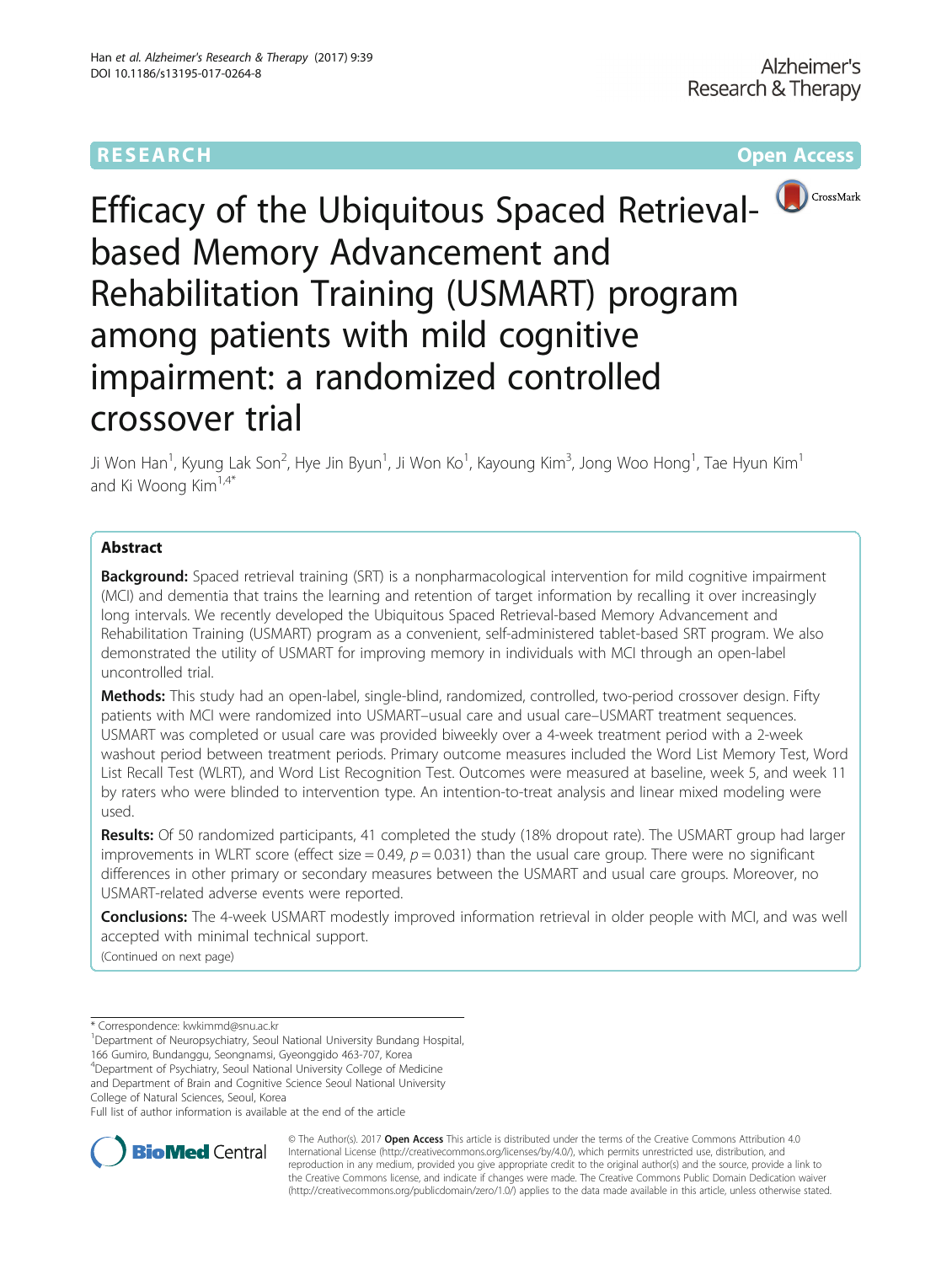### (Continued from previous page)

**Trial registration:** ClinicalTrials.gov [NCT01688128](https://clinicaltrials.gov/ct2/show/NCT01688128). Registered 12 September 2012.

Keywords: Cognitive training, Memory, Spaced retrieval, Mild cognitive impairment, Randomized controlled trial, Computer, Tablet

## Background

Mild cognitive impairment (MCI) represents an at-risk stage of cognitive decline between normal aging and dementia [[1\]](#page-6-0). Given the absence of an approved pharmacological treatment for MCI [[2\]](#page-6-0), clinical research has advocated the use of several nonpharmacological interventions designed to optimize patient cognition, affect, and global functioning [[3](#page-6-0)–[6\]](#page-6-0). Spaced retrieval training (SRT) is one such intervention that trains the learning and retention of target information by recalling it over increasingly long intervals [\[7](#page-6-0)]. In previous research, SRT was found to improve prospective memory [\[8](#page-6-0)] and the capacity to learn face–name associations [\[9](#page-6-0)] in patients with MCI. SRT also improves semantic memory and be-havioral strategies in patients with dementia [\[10, 11](#page-6-0)]. Studies have speculated that SRT improves learning through a combination of ecologically valid priming, spacing effect, conditioning, and errorless learning [[11](#page-6-0), [12](#page-6-0)]. In previous work by our group, we developed the 24 session Spaced Retrieval-based Memory Advancement and Rehabilitation Training (SMART) program and demonstrated its ability to improve memory retention spans in patients with very mild-to-mild Alzheimer's disease (AD) through an open-label uncontrolled trial [[13](#page-7-0)]. Expanded retention spans induced by the SMART program were maintained for different sets of target information, indicating that the effects of SMART on memory may be generalized [\[13](#page-7-0), [14\]](#page-7-0).

Information technologies are increasingly incorporated into therapeutic strategies to improve the accessibility and effectiveness of nonpharmacological interventions. Computer-based interventions enable the standardization and individualization of interventions, the unobtrusive real-time monitoring of cognitive performance, adjustment of the level of intervention, and reductions in personnel and implementation costs [[15](#page-7-0)]. Computerbased cognitive training has been successfully delivered to old adults with normal cognition, MCI, and AD [[15](#page-7-0)], and was effective in improving global cognition, selective cognitive domains, and psychosocial functioning of patients with MCI [\[16](#page-7-0)].

SRT was also delivered successfully to patients with dementia as a program on computers and tablets [\[17, 18\]](#page-7-0). A study of computer-assisted SRT for face–name associations in participants with mild to moderate dementia reported that 20 of 23 patients succeeded in learning novel and familiar names and biographical information over 32 minutes. Among these 20 participants, 17 patients showed transfer of familiar names from the training sessions to real-life interactions, and 19 patients retained the learned names until 6 weeks after the SRT [[17](#page-7-0)]. In our previous work, we transformed the SMART program into a tablet-based application called the ubiquitous SMART (USMART) program. This program was self-administered by the patients with MCI or early dementia without the support of a trained therapist, and was effective in improving memory in patients with MCI in an open-label uncontrolled trial [\[14\]](#page-7-0).

In the present study, we aimed to validate the efficacy of USMART on memory function in patients with MCI in a randomized controlled trial (RCT).

# Methods

## Subjects

We enrolled a total of 50 patients with MCI (10 amnestic single domain type, 25 amnestic multiple domains type, 12 nonamnestic single domain type, and 3 nonamnestic multiple domains type). Patients were recruited from the dementia clinic of Seoul National University Bundang Hospital (SNUBH)  $(n = 28)$  and the Korean Longitudinal Study on Cognitive Aging and Dementia (KLOSCAD) [\[19\]](#page-7-0)  $(n = 22)$  between August 2014 and October 2014. The KLOSCAD is a population-based prospective older people cohort study on cognitive aging and dementia that was launched in 2009.

Research geropsychiatrists with expertise in dementia research evaluated each patient using the Korean version of the Consortium to Establish a Registry for Alzheimer's Disease (CERAD-K) [\[20](#page-7-0)]. Research neuropsychologists administered the Korean version of the CERAD Neuropsychological Assessment Battery (CERAD-K-N) [\[20](#page-7-0)], the Frontal Assessment Battery (FAB) [[21](#page-7-0)] and the Digit Span Test (DST) [[22\]](#page-7-0). The CERAD-K-N [[23\]](#page-7-0) consists of nine neuropsychological tests, including the Categorical Fluency Test (CFT), the Modified Boston Naming Test (mBNT), the Mini Mental Status Examination (MMSE), the Word List Memory Test (WLMT), the Constructional Praxis Test (CPT), the Word List Recall Test (WLRT), the Word List Recognition Test (WLRcT), the Constructional Recall Test (CRT), and the Trail Making Test A (TMT-A).

MCI was diagnosed according to the revised diagnostic criteria for MCI proposed by the International Working Group on MCI [[24](#page-7-0)]. Cognitive concerns were confirmed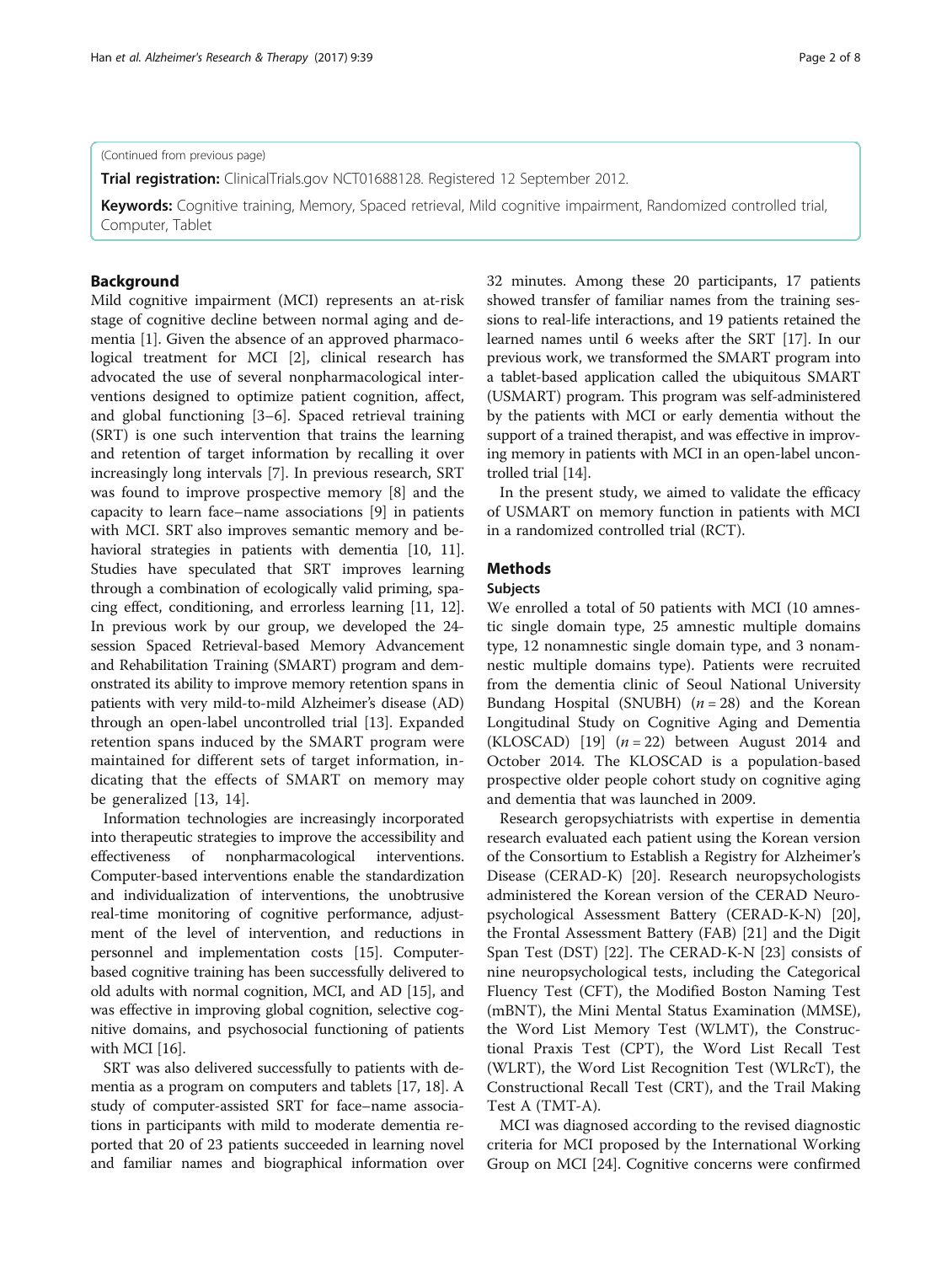by the clinicians, who referred to self-and/or informantreported cognitive decline. We ascertained the presence of objective cognitive impairment if a participant had a score less than −1.0 standard deviation (SD) of the age-, gender-, and education-adjusted norm for elderly Koreans on any of the 11 neuropsychological tests (FAB, DST forward, DST backward, CFT, mBNT, WLMT, CPT, WLRT, WLRcT, CRT, and TMT-A). Amnestic-type MCI was defined by impairment in any of the four memory tests (WLMT, WLRT, WLRcT, and CRT). We required that basic activities of daily living were preserved, and that impairment in complex instrumental functions were insufficient for a diagnosis of dementia. This level of functional impairment was determined by the clinical judgment of research geropsychiatrists and confirmed in case conferences by research geropsychiatrists. Patients with dementia were diagnosed according to the Diagnostic and Statistical Manual of Mental Disorders, Fourth Edition (DSM-IV) criteria [[25\]](#page-7-0) and excluded from the study. We also excluded patients with major psychiatric disorders listed in Axis I of the DSM-IV [\[25\]](#page-7-0), any neurological disorders that could affect cognitive function, any physical condition that could preclude regular attendance and full intervention-program participation, and illiteracy. We did not exclude patients who were regularly taking stable doses of cognitive enhancers, sedatives, or antidepressants for at least 3 months before the study; these patients were instructed to maintain their medication regimens for the duration of the trial.

All participants were fully informed of the study protocol, and provided written informed consent, signed by the subjects or their legal guardians.

#### Study design

This study was an open-label, single-blind, randomized, controlled, two-period crossover trial (clinicaltrials.gov NCT01688128) investigating the efficacy of USMART in patients with MCI. Randomization was performed by the Medical Research Collaborating Center at SNUBH, who had no contact with patients or caregivers. A random code table and permuted-block randomization with varying block sizes [\[26\]](#page-7-0) were used in SAS software, version 9.2 (SAS Institute Inc., Cary, NC, USA). The allocation sequence was produced independently and concealed until patients had entered the trial. The trial consisted of two 4-week periods that were crossed over. During the first period, patients were randomized to receive either USMART ( $n = 25$ ) or usual care ( $n = 25$ ). After a 2-week washout period, the groups were crossed over to receive the alternative treatment for 4 weeks. Clinical and neuropsychological characteristics were assessed at the beginning (week 0), the end of the first treatment period (week 5), and the end of the second treatment period (week 11) by raters who were blinded to intervention type (Fig. [1](#page-3-0)). This study protocol was approved by the Institutional Review Board of SNUBH (no. E-1207/162-001).

#### Interventions

The USMART program was developed by transforming SMART, an offline face-to-face spaced retrieval-based memory training program, into a self-administered application on an iPad tablet [\[14](#page-7-0)]. Participants selfadministered the USMART program for 30 min per session, twice per week, over the 4-week intervention period. In each session, the retrieval interval was sequentially doubled from 0.75 to 12 min (i.e., 0.75, 1.5, 3, 6, and 12 min). If the participant succeeded in recalling a given set of words within 12 min in two consecutive sessions, the number of words to be memorized within a session was automatically sequentially increased in the following session from one to five words. All procedures during USMART were guided by automatic verbal messages from the application [\[14](#page-7-0)]. In order to adhere to the study protocol, an occupational therapist was assigned to each participant, visited the participant at every training session with a tablet that had USMART installed, and took the tablet back after each training session. In each session, the assigned occupational therapist encouraged the participant to practice USMART, but did not provide any assistance for using the USMART application. We gathered the training records of the participants automatically via a web portal service.

#### Outcome measures

The primary outcome measures were WLMT, WLRT, and WLRcT scores [[20\]](#page-7-0). Secondary outcome measures included the Subjective Memory Complaint Questionnaire (SMCQ) which measures subjective memory complaints [[27](#page-7-0)], the Geriatric Depression Scale (GDS) which measures the severity of depressive mood [\[28](#page-7-0)], and the MMSE which measures the level of global cognition [\[29](#page-7-0)]. All outcome measures were evaluated at weeks 0, 5, and 11 by trained research psychologists who were blinded to allocation information (Fig. [1\)](#page-3-0).

#### Sample size and statistical analyses

Assuming an attrition rate of 20%, a sample size of 50 patients (25 per treatment arm) would provide more than 80% power to detect a 2.5-point mean difference in WLRT with a SD of 2.53 (as in the Korean validation study [[20\]](#page-7-0)) at a two-sided type-I error of 0.05.

The intent-to-treat (ITT) population was defined as all randomized patients who provided at least one baseline efficacy assessment and attended at least one treatment session; this population was used for our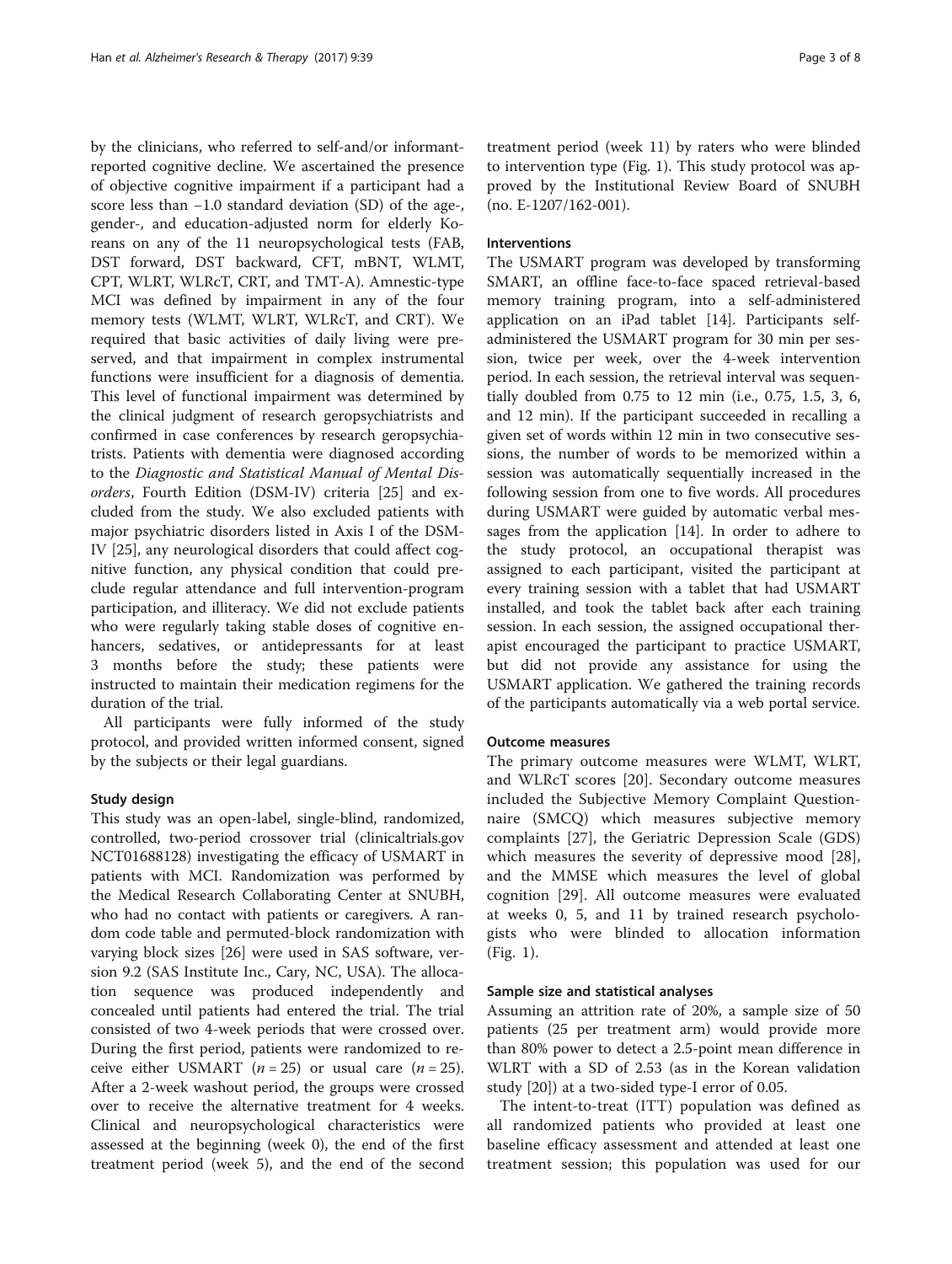<span id="page-3-0"></span>

primary efficacy evaluation. Five-week and 11-week last-observation-carried-forward analyses were performed for missing values. Baseline characteristics were summarized according to treatment sequence and compared using unpaired  $t$  tests for continuous variables and chi-squared tests for categorical variables. The effects of USMART on memory function, global cognition, and depressive mood were assessed using a linear mixed model for a repeated-measures covariance pattern model with compound symmetry within subjects. Period and treatment were included in the model as fixed effects, and patients were included in the model as a random effect. The models were adjusted for age, gender, education, and current cognitive-enhancer use. Effect sizes were calculated as described by Cohen [[30\]](#page-7-0). For all analyses, two-sided  $p < 0.05$  was considered statistically significant. All statistical analyses were performed using Predictive Analytics Software Statistics version 18.0.0 software (2009; SPSS, Inc., Chicago, IL, USA).

# Results

**Participants** 

Of 50 randomized participants, 43 completed the first intervention period (Fig. 1). Two patients from the USMART–usual care sequence and five patients from the usual care–USMART sequence did not enter the first intervention period because they were no longer willing to participate ( $n = 2$ ), had an acute medical condition ( $n$ )  $= 1$ ), or had a scheduling conflict (*n* = 4). There were no statistically significant differences in the demographic or clinical characteristics of participants in the USMART– usual care sequence  $(n = 23)$  vs those in the usual care– USMART sequence  $(n = 20)$  in the ITT population (Table [1\)](#page-4-0). After study initiation, one participant in the USMART–usual care sequence dropped out after session 5 of the first period because of acute renal failure. In the second period, one participant from the USMART–usual care sequence dropped because they were no longer willing to participate after session 4. There were no adverse events related to USMART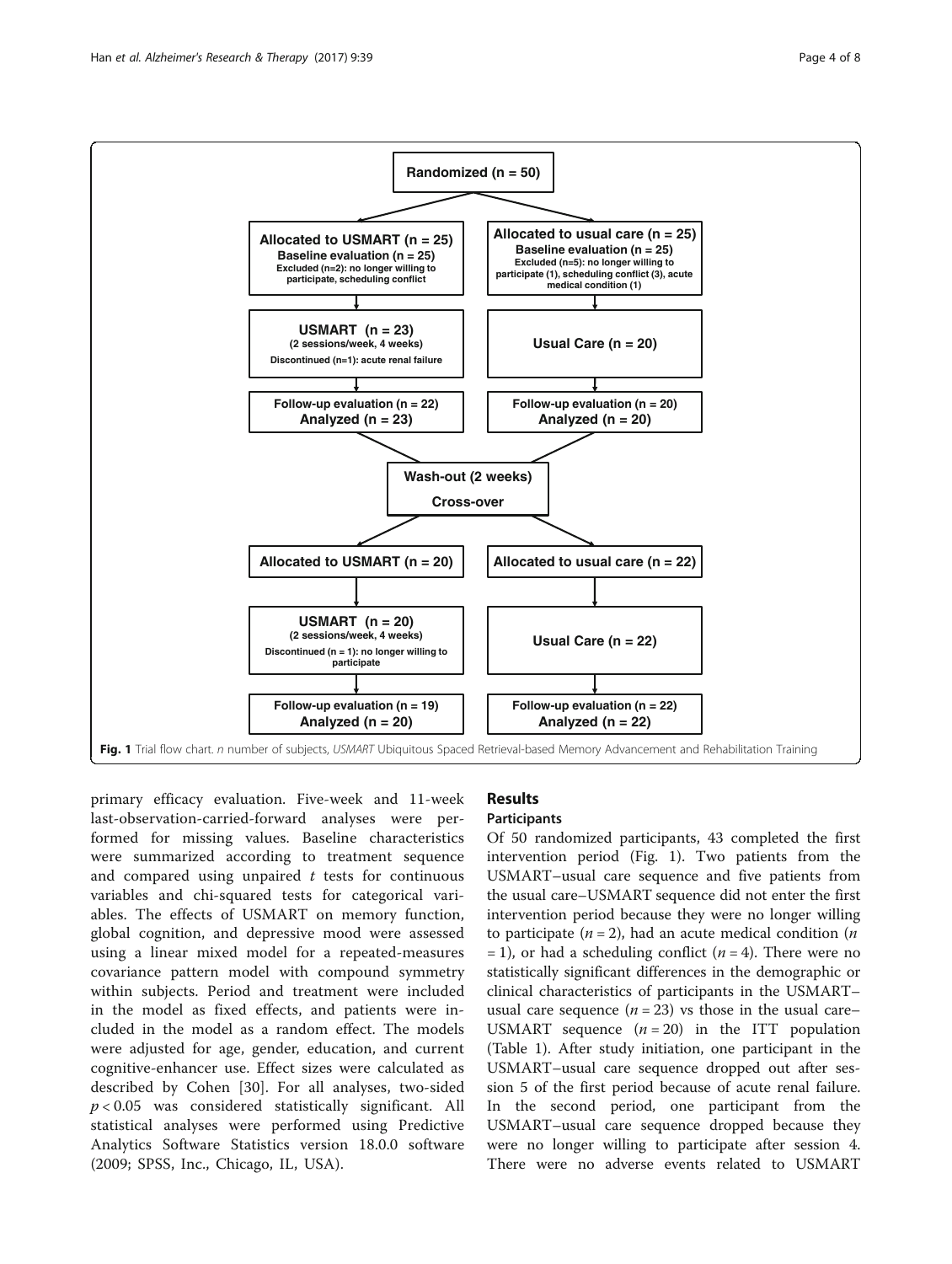| Characteristic            | All participants | Sequence 1 <sup>ª</sup> | Sequence 2 <sup>b</sup> | $p$ value <sup>*</sup> |
|---------------------------|------------------|-------------------------|-------------------------|------------------------|
|                           | $(n=43)$         | $(n = 23)$              | $(n = 20)$              |                        |
| Age (years)               | $74.01 \pm 5.53$ | $73.74 \pm 4.84$        | $74.50 \pm 6.44$        | 0.668                  |
| Female                    | 20 (46.5%)       | 10 (43.5%)              | 10 (50.0%)              | 0.669                  |
| Educational level (years) | $13.22 \pm 3.33$ | $13.52 \pm 3.20$        | $12.70 \pm 3.69$        | 0.443                  |
| Cognitive enhancer use    | 19 (44.2%)       | 10 (43.5%)              | $9(45.0\%)$             | 0.128                  |
| <b>WLMT</b>               | $16.56 \pm 4.41$ | $15.83 \pm 4.49$        | $17.40 \pm 4.28$        | 0.247                  |
| <b>WLRT</b>               | $4.44 \pm 2.37$  | $4.30 \pm 2.48$         | $4.60 \pm 2.30$         | 0.687                  |
| WLRcT                     | $8.47 \pm 1.82$  | $8.70 \pm 1.49$         | $8.20 \pm 2.14$         | 0.379                  |
| <b>SMCQ</b>               | $6.51 \pm 3.15$  | $5.87 \pm 3.22$         | $7.25 \pm 2.97$         | 0.152                  |
| GDS                       | $9.28 \pm 6.78$  | $9.96 \pm 7.46$         | $8.50 \pm 6.00$         | 0.483                  |
| <b>MMSE</b>               | $25.12 \pm 2.88$ | $25.70 \pm 3.17$        | $24.45 \pm 2.42$        | 0.152                  |

<span id="page-4-0"></span>Table 1 Baseline demographic and clinical characteristics of participants

Data shown as mean  $\pm$  standard deviation or  $n$  (%)

\*Unpaired t tests for continuous variables and chi-squared tests for categorical variables

GDS Geriatric Depression Scale, MMSE Mini Mental State Examination, n number of subjects, SMCQ Subjective Memory Complaint Questionnaire, USMART Ubiquitous Spaced Retrieval-based Memory Advancement and Rehabilitation Training, WLMT Word List Memory Test, WLRCT Word List Recognition Test, WLRT Word List Recall Test

<sup>a</sup> Participants in the USMART–usual care sequence

Participants in the usual care–USMART sequence

during the first and second periods, and there were no dropouts due to difficulty operating the USMART application.

## were not significant for any primary or secondary outcome measures ( $p > 0.1$ ).

### **Efficacy**

Changes in WLMT, WLRT, WLRcT, SMCQ, GDS, and MMSE scores are presented in Table 2. USMART was more beneficial than usual care for improving measures of memory recall function  $(1.12 \pm 1.56 \text{ vs } 0.36 \pm 1.56$ points, respectively; effect size =  $0.49$ ;  $p = 0.031$ ) for the WMRT. In the USMART period, 62.8% of participants showed improvement in WLRT score, whereas in the usual care period, only 35.7% of participants showed improvement ( $p = 0.013$ ). Among secondary measures, there were no significant differences in changes in GDS, SMCQ, or MMSE scores between the USMART and usual care periods. Carryover effects of the first period

| <b>Discussion</b> |
|-------------------|
|                   |

In this study, we found that biweekly self-administration of USMART over a 4-week period was more effective than usual care for improving memory function in patients with MCI. Operation of the USMART application seemed to be simple and easy for patients with MCI, because no patients dropped out due to difficulty with the application. To our knowledge, this is the first RCT on the efficacy of self-administered computerized SRT.

Previous RCTs indicate that SRT is effective in improving training content-associated tests in various cognitive domains and functions such as personal information recall [\[31\]](#page-7-0), name–face association [[31](#page-7-0)], instrumental activities of daily living [\[32\]](#page-7-0), and problematic behaviors such as eating difficulty [[33\]](#page-7-0). However, these

| Table 2 Efficacy of USMART vs usual care |
|------------------------------------------|
|------------------------------------------|

| Outcome measure | USMART $(n = 43)$ |                  |                  | Usual care $(n = 42)$ |                 |                  | Statistics <sup>a</sup> |                           |
|-----------------|-------------------|------------------|------------------|-----------------------|-----------------|------------------|-------------------------|---------------------------|
|                 | Prior             | after            | Change           | Prior                 | After           | Change           | p value                 | Cohen's d (95% CI)        |
| <b>WLMT</b>     | $16.91 + 4.49$    | $18.81 \pm 5.12$ | $.91 \pm 2.68$   | $17.79 + 4.48$        | $19.12 + 4.49$  | $1.33 \pm 3.21$  | 0.351                   | $0.20$ ( $-0.60 - 1.17$ ) |
| <b>WLRT</b>     | $4.63 \pm 2.31$   | $5.74 + 2.26$    | $1.12 \pm 1.56$  | $5.14 + 2.35$         | $5.50 + 2.19$   | $0.36 \pm 1.56$  | 0.031                   | $0.49(0.03 - 0.96)$       |
| WLRcT           | $8.56 \pm 1.82$   | $8.95 + 1.38$    | $0.40 + 1.40$    | $8.62 \pm 1.83$       | $8.52 \pm 1.93$ | $-0.10 + 1.45$   | 0.229                   | $0.36$ ( $-0.06 - 0.79$ ) |
| <b>SMCQ</b>     | $6.07 \pm 3.13$   | $5.81 \pm 3.34$  | $-0.26 + 2.04$   | $5.90 \pm 3.32$       | $5.62 \pm 3.34$ | $-0.29 + 2.09$   | 0.705                   | $0.01$ ( $-0.60 - 0.65$ ) |
| <b>GDS</b>      | $9.23 \pm 6.80$   | $8.49 + 6.85$    | $-0.74 \pm 4.25$ | $8.60 + 6.80$         | $8.17 \pm 6.8$  | $-0.43 \pm 4.04$ | 0.799                   | $-0.08$ $(-1.35-1.15)$    |
| <b>MMSE</b>     | $25.49 + 3.40$    | $26.37 + 2.99$   | $0.88 + 2.89$    | $25.83 + 2.92$        | $25.76 + 3.28$  | $-0.07 + 2.31$   | 0.118                   | $0.37 (-0.50 - 1.07)$     |

Data shown as mean ± standard deviation

CI confidence interval, GDS Geriatric Depression Scale, MMSE Mini Mental State Examination, n number of subjects, SMCQ Subjective Memory Complaint Questionnaire, USMART Ubiquitous Spaced Retrieval-based Memory Advancement and Rehabilitation Training, WLMT Word List Memory Test, WLRcT Word List Recognition Test, WLRT Word List Recall Test

<sup>a</sup>By linear mixed model adjusted for age, gender, education, and current cognitive-enhancer use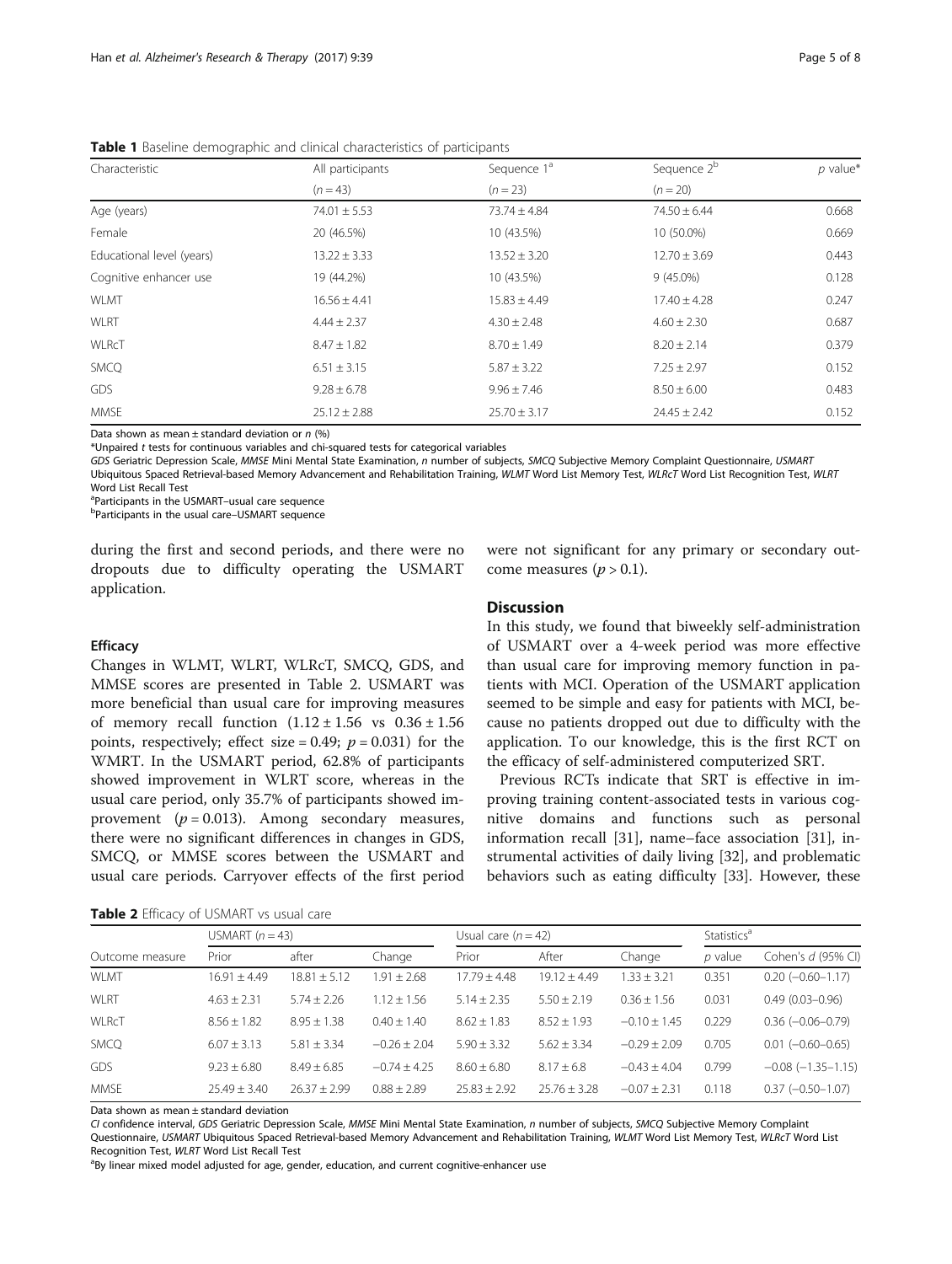studies did not find a generalization of the SRT effects to neuropsychological tests independent of training content in the SRT [[31](#page-7-0), [32\]](#page-7-0), except in a measure of attention [[31\]](#page-7-0).

In the current RCT, USMART improved performance in patients with MCI on the WLRT, which uses a set of words that are different from those in the training content of USMART. According to Valenzuela and Sachdev [[34\]](#page-7-0), generalization can happen at multiple levels. These include transfer to nontrained tasks in the same cognitive domain, transfer to nontrained tasks in other cognitive domains, transfer to global measures of general cognitive ability, and transfer to measures of general function. The transfer to nontrained tasks in the same cognitive domain is the lowest level and that to measures of general function is the highest level in the hierarchy of generalization [\[34\]](#page-7-0). Therefore, the current study directly shows that the efficacy of USMART can be transferred to other nontrained tasks in the same cognitive domain (i.e., WLRT), which is the lowest level of generalization. Furthermore, USMART could not improve MMSE (a measure of global cognition) and SMCQ (a measure of function) scores. This indicates that the efficacy of USMART cannot be transferred to general cognitive ability or function. Although we did not measure performance in other cognitive domains in the current study, the efficacy of USMART may not be transferred to nontrained measures of other cognitive domains. This is because these effects were not transferred to the WLMT and WLRcT, which are measures of memory function, although they test different processes of memory than the WLRT. However, the generalizability of USMART should be investigated in future research, because the duration of treatment in this study was short and the sample size was small. In addition, whether improvements due to SRT using different types of memory, such as stories or designs, can also be transferred to other nontrained tasks in the same cognitive domain warrants further research.

The effect size of USMART on the WLRT was modest [[30\]](#page-7-0). One recent meta-analysis reported that the effect of computerized cognitive training on cognition in individuals with MCI is moderate [[16\]](#page-7-0). Another systematic review reported that the effect sizes of memory strategy trainings ranged from –1.18 to 0.88 in individuals with MCI [\[35](#page-7-0)]. Although there have been no clinical trials to investigate the effect size of SRT in patients with MCI, a meta-analysis of the effects of SRT on semantic memory in patients with mild AD reported that the effect sizes varied substantially from 0.67 to 37.97 across studies [[10\]](#page-6-0). The authors attributed the wide variation in the effect size of SRT between studies to differences in protocols for SRT, sizes of study samples, outcome measures, and quality of the clinical trials [\[10\]](#page-6-0).

Several studies failed to show that the effects of SRT generalize to standardized neuropsychological tests of memory function in the patients with AD or dementia [[13, 31](#page-7-0)]. Conventional neuropsychological tests for memory function require more cognitive effort and explicit memory than the new learning in SRT, which mainly uses implicit memory [[36\]](#page-7-0). Patients with AD have more severe explicit memory impairments than those with MCI. Therefore, the efficacy of SRT is less likely to be transferred to neuropsychological tests in the same cognitive domain in patients with AD when compared to those with MCI.

Before USMART, SRTs were implemented in computers [[17](#page-7-0)] or mobile devices [[37\]](#page-7-0). Computerized cognitive training received significant attention as a more cost-effective and accessible option compared to traditional paper-and-pencil cognitive training [[38](#page-7-0)]. Tablet computers in particular have more advantages in their portability and flexibility for delivering a variety of tasks [[39\]](#page-7-0). Limited adaptability to new technology is a common concern for the application of computerized cognitive training in older patients and patients with cognitive impairment. However, two studies have already shown that cognitive training using iPads is effective in improving episodic memory and processing speed in older people [\[39](#page-7-0), [40\]](#page-7-0). The older individuals with MCI successfully used USMART with minimal technical support in the current study, and those with early-stage AD, all of whom were firsttime mobile device users, also successfully used the tablet-based SRT in a previous study [[18](#page-7-0)]. Therefore, a well-designed mobile user interface may become quite applicable as a platform for delivering cognitive training, such as SRT, to older individuals or patients with cognitive impairment.

The present study had several limitations. First, this study was not double-blinded. Second, we employed usual care as a control instead of mock therapy. Third, our sample size was relatively small, but was notably consistent with most previous RCTs on SRT [[9,](#page-6-0) [31, 32](#page-7-0), [41\]](#page-7-0). Fourth, subtypes and causes of MCI were not adjusted for in the analysis. Fifth, the duration of treatment was too short to test the efficacy of USMART on general cognition or function. The efficacy of USMART increased with increasing numbers of training sessions in our previous uncontrolled trial [[14\]](#page-7-0). In addition, the differences in outcome measures between the USMART group and the usual care group might have been attenuated due to learning effects, because the intervals between the outcome measurements were relatively short (Fig. [2](#page-6-0)). Sixth, we did not evaluate how long the improvement in the WLRT lasted.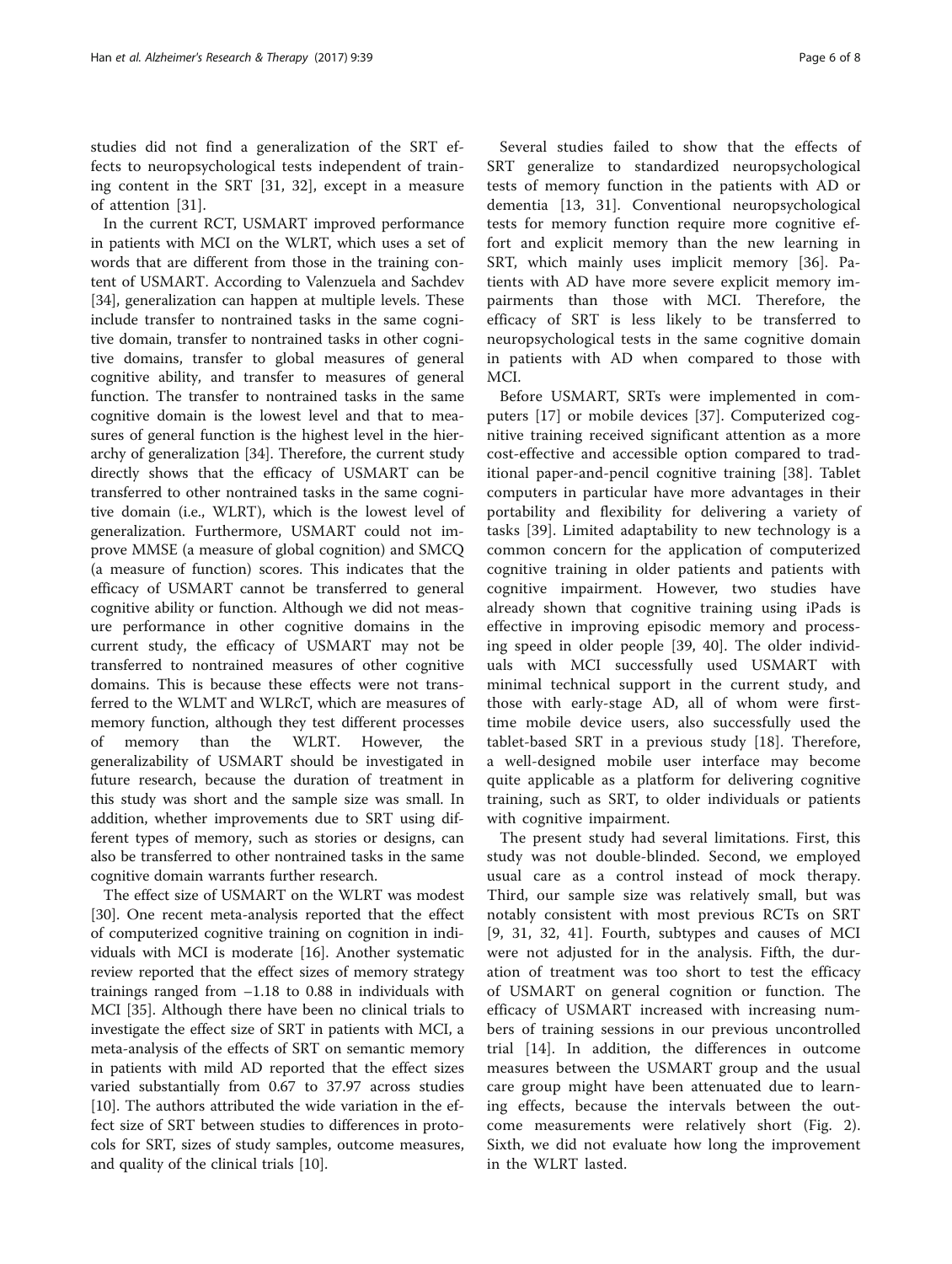<span id="page-6-0"></span>

Fig. 2 WLRT scores during the trial according to the treatment sequence. Bar: 95% confidence interval. Week 0 the beginning (baseline), Week 5 the end of the first treatment period, Week 11 the end of the second treatment period, USMART Ubiquitous Spaced Retrieval-based Memory Advancement and Rehabilitation Training

# Conclusions

The 4-week USMART modestly improved information retrieval in older people with MCI, and was well accepted with minimal technical support.

#### Abbreviations

AD: Alzheimer's disease; CERAD-K: Consortium to Establish a Registry for Alzheimer's Disease; CERAD-K-N: Korean version of the CERAD Neuropsychological Assessment Battery; CFT: Categorical Fluency test; CPT: Constructional Praxis Test; CRT: Constructional Recall Test; DSM-IV: Diagnostic and Statistical Manual of Mental Disorders, Fourth Edition; DST: Digit Span Test; FAB: Frontal Assessment Battery; GDS: Geriatric Depression Scale; ITT: Intent-to-treat; KLOSCAD: Korean Longitudinal Study on Cognitive Aging and Dementia; mBNT: Modified Boston Naming Test; MCI: Mild cognitive impairment; MMSE: Mini Mental Status Examination; RCT: Randomized controlled trial; SD: Standard deviation; SMART: Spaced Retrieval-based Memory Advancement and Rehabilitation Training; SMCQ: Subjective Memory Complaint Questionnaire; SNUBH: Seoul National University Bundang Hospital; SRT: Spaced retrieval training; TMT-A: Trail Making Test A; USMART: Ubiquitous Spaced Retrieval-based Memory Advancement and Rehabilitation Training; WLMT: Word List Memory Test; WLRcT: Word List Recognition Test; WLRT: Word List Recall Test

#### Acknowledgements

Not applicable.

#### Funding

This study was supported by a grant from the Korean Health Technology R&D Project, Ministry of Health and Welfare, Republic of Korea (grant no. HI09C1379 (A092077)).

#### Availability of data and materials

The datasets used and/or analyzed during the current study available from the corresponding author on reasonable request.

#### Authors' contributions

KWK and JWHan contributed to the study concept and design, analysis, and interpretation of data, and were major contributors in writing the manuscript. KLS, KK, JWHong, and THK participated in the acquisition of data, statistical analysis, and interpretation of data. HJB and JWK participated in the acquisition of data and interpretation of data. All authors read and approved the final manuscript.

#### Competing interests

The authors declare that they have no competing interests.

#### Consent for publication

Not applicable.

#### Ethics approval and consent to participate

The protocol and informed consent form were approved by the Institutional Review Board of Seoul National University Bundang Hospital (no. E-1207/162- 001). Written informed consent was obtained from each participant or their legal guardian(s) prior to study participation.

## Publisher's Note

Springer Nature remains neutral with regard to jurisdictional claims in published maps and institutional affiliations.

#### Author details

<sup>1</sup>Department of Neuropsychiatry, Seoul National University Bundang Hospital 166 Gumiro, Bundanggu, Seongnamsi, Gyeonggido 463-707, Korea. <sup>2</sup>Department of Neuropsychiatry, Seoul National University Hospital, Seoul, Korea. <sup>3</sup>Department of Psychiatry, National Center for Mental Health, Seoul, Korea. <sup>4</sup> Department of Psychiatry, Seoul National University College of Medicine and Department of Brain and Cognitive Science Seoul National University College of Natural Sciences, Seoul, Korea.

#### Received: 4 February 2017 Accepted: 9 May 2017 Published online: 06 June 2017

#### References

- 1. Petersen RC, Smith GE, Waring SC, Ivnik RJ, Tangalos EG, Kokmen E. Mild cognitive impairment: clinical characterization and outcome. Arch Neurol. 1999;56(3):303–8.
- 2. Strohle A, Schmidt DK, Schultz F, Fricke N, Staden T, Hellweg R, et al. Drug and exercise treatment of Alzheimer disease and mild cognitive impairment: a systematic review and meta-analysis of effects on cognition in randomized controlled trials. Am J Geriatr Psychiatry. 2015;23(12):1234–49. doi[:10.1016/j.jagp.2015.07.007](http://dx.doi.org/10.1016/j.jagp.2015.07.007).
- 3. Wang C, Yu JT, Wang HF, Tan CC, Meng XF, Tan L. Non-pharmacological interventions for patients with mild cognitive impairment: a meta-analysis of randomized controlled trials of cognition-based and exercise interventions. J Alzheimers Dis. 2014;42(2):663–78. doi[:10.3233/JAD-140660.](http://dx.doi.org/10.3233/JAD-140660)
- 4. Jean L, Bergeron ME, Thivierge S, Simard M. Cognitive intervention programs for individuals with mild cognitive impairment: systematic review of the literature. Am J Geriatr Psychiatry. 2010;18(4):281–96. doi:[10.1097/JGP.](http://dx.doi.org/10.1097/JGP.0b013e3181c37ce9) [0b013e3181c37ce9](http://dx.doi.org/10.1097/JGP.0b013e3181c37ce9).
- 5. Tsolaki M, Kounti F, Agogiatou C, Poptsi E, Bakoglidou E, Zafeiropoulou M, et al. Effectiveness of nonpharmacological approaches in patients with mild cognitive impairment. Neurodegener Dis. 2011;8(3):138–45. doi:[10.1159/](http://dx.doi.org/10.1159/000320575) [000320575](http://dx.doi.org/10.1159/000320575).
- 6. Teixeira CV, Gobbi LT, Corazza DI, Stella F, Costa JL, Gobbi S. Nonpharmacological interventions on cognitive functions in older people with mild cognitive impairment (MCI). Arch Gerontol Geriatr. 2012;54(1):175–80. doi[:10.1016/j.archger.2011.02.014.](http://dx.doi.org/10.1016/j.archger.2011.02.014)
- 7. Camp CJ. Facilitation of new learning in Alzheimer's disease. New York: Springer; 1989.
- 8. Ozgis S, Rendell PG, Henry JD. Spaced retrieval significantly improves prospective memory performance of cognitively impaired older adults. Gerontology. 2009;55(2):229–32. doi:[10.1159/000163446.](http://dx.doi.org/10.1159/000163446)
- 9. Jean L, Simard M, Wiederkehr S, Bergeron ME, Turgeon Y, Hudon C, et al. Efficacy of a cognitive training programme for mild cognitive impairment: results of a randomised controlled study. Neuropsychol Rehabil. 2010;20(3): 377–405. doi[:10.1080/09602010903343012.](http://dx.doi.org/10.1080/09602010903343012)
- 10. Oren S, Willerton C, Small J. Effects of spaced retrieval training on semantic memory in Alzheimer's disease: a systematic review. J Speech Lang Hear Res. 2014;57(1):247–70. doi:[10.1044/1092-4388\(2013/12-0352\).](http://dx.doi.org/10.1044/1092-4388(2013/12-0352))
- 11. Creighton AS, van der Ploeg ES, O'Connor DW. A literature review of spaced-retrieval interventions: a direct memory intervention for people with dementia. Int Psychogeriatr. 2013;25(11):1743–63. doi[:10.1017/](http://dx.doi.org/10.1017/S1041610213001233) [S1041610213001233.](http://dx.doi.org/10.1017/S1041610213001233)
- 12. Camp CJ. Spaced retrieval: a model for dissemination of a cognitive intervention for persons with dementia. In: Attix DK, Welsh-Bohmer KA, editors. Geriatric Neuropsychology: Assessment and Intervention. New York: The Guilford Press; 2006. p. 275–92.